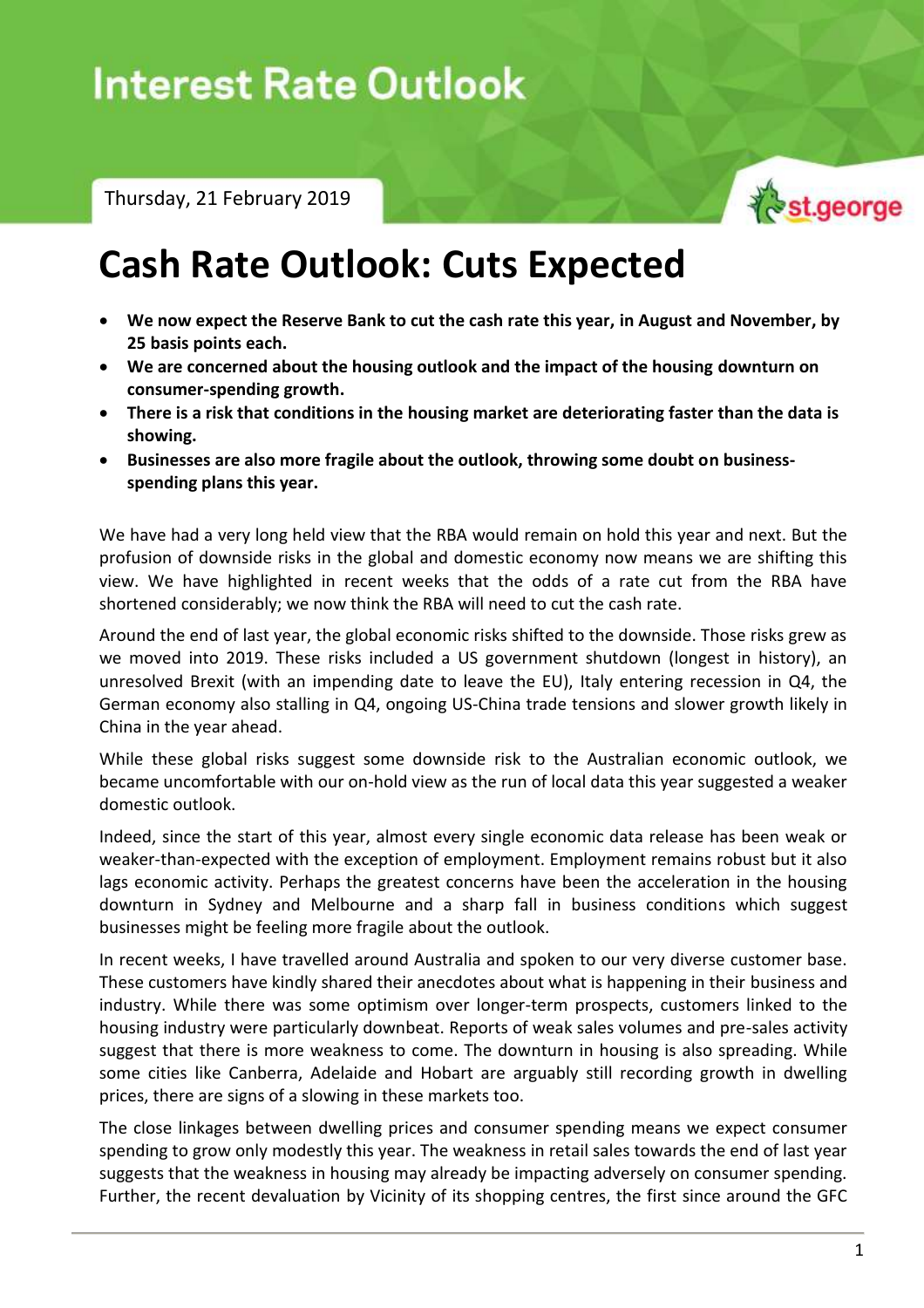and is a product of the tough times facing retailers in this environment.

At a time when housing construction activity is softening, it was important for business spending to step in and do some of the heavy lifting. Infrastructure spending, exports (especially LNG) and government spending are certainly helping to support economic activity, as is ongoing population growth. But the slowdown in housing and consumer spending growth means more is needed to support economic activity.

The latest ABS data shows non-mining business-spending plans have been upgraded for 2018/19 and if these plans come to fruition would give an underpinning to growth. However, a moderation in business confidence and conditions since early last year casts some doubt over these plans. In a year when the country is also heading to the polls and elections by their very nature bring uncertainty, some more fragility for businesses might be in store.

Domestic economic activity remains in gear 3 – not too fast and not too weak. However, there's a risk that we move to gear 2 if business spending falters and if the housing downturn really starts to bite on the consumer. The psychology of the consumer remains the difficult variable to pick in this equation.

The Reserve Bank is betting on a lift in wages growth to come through, which will support consumer spending. Lowe made the point recently that household income growth is the single important driver of consumer spending. Lowe also said the RBA thinks wages growth is at a turning point. While we think wages growth is improving, it's a slow grind. This week's wages data underscores our view. Annual wages growth was steady and low at 2.3%. In an environment where dwelling prices have much further to fall, wages growth is running at around 2.3% annually, the risk is that consumers will tighten their purses and wallets further.

Wages growth picking up will be the key to lifting inflation into the RBA's 2-3% per annum target band. Underlying inflation (inflation stripping out volatile price items) has been running under this band for three years and the RBA's latest forecasts it now expects underlying inflation to take a lot longer to get back into the band.

However, given the softer conditions and the risks to the outlook, the RBA will likely need to cut the cash rate to provide some support to economic activity and encourage inflationary pressures (in order to ensure underlying inflation does return in the band over time).

For these reasons, we are shifting our view to now expect the RBA to cut the cash rate. The risks have grown too much to the downside that it seems appropriate for us to change our view.

Financial markets moved to this view earlier, pricing in fully the chance of a rate cut a few weeks ago. The consensus among economists is still for no change from the RBA, but this consensus may shift as well if the run of data continues in the way it began this year.

RBA rhetoric remains hopeful despite acknowledging that the risks around a cash rate move are now "evenly balanced" whereas previously they indicated it was more likely that the next move would be up.

Given this optimistic stance and as the RBA has put employment in the spotlight, which is a lagging indicator, it might take some time for the RBA to start cutting rates, in our opinion. We expect the first rate cut in August, followed by another later this year.

> **Besa Deda, Chief Economist** Ph: 02-8254-3251